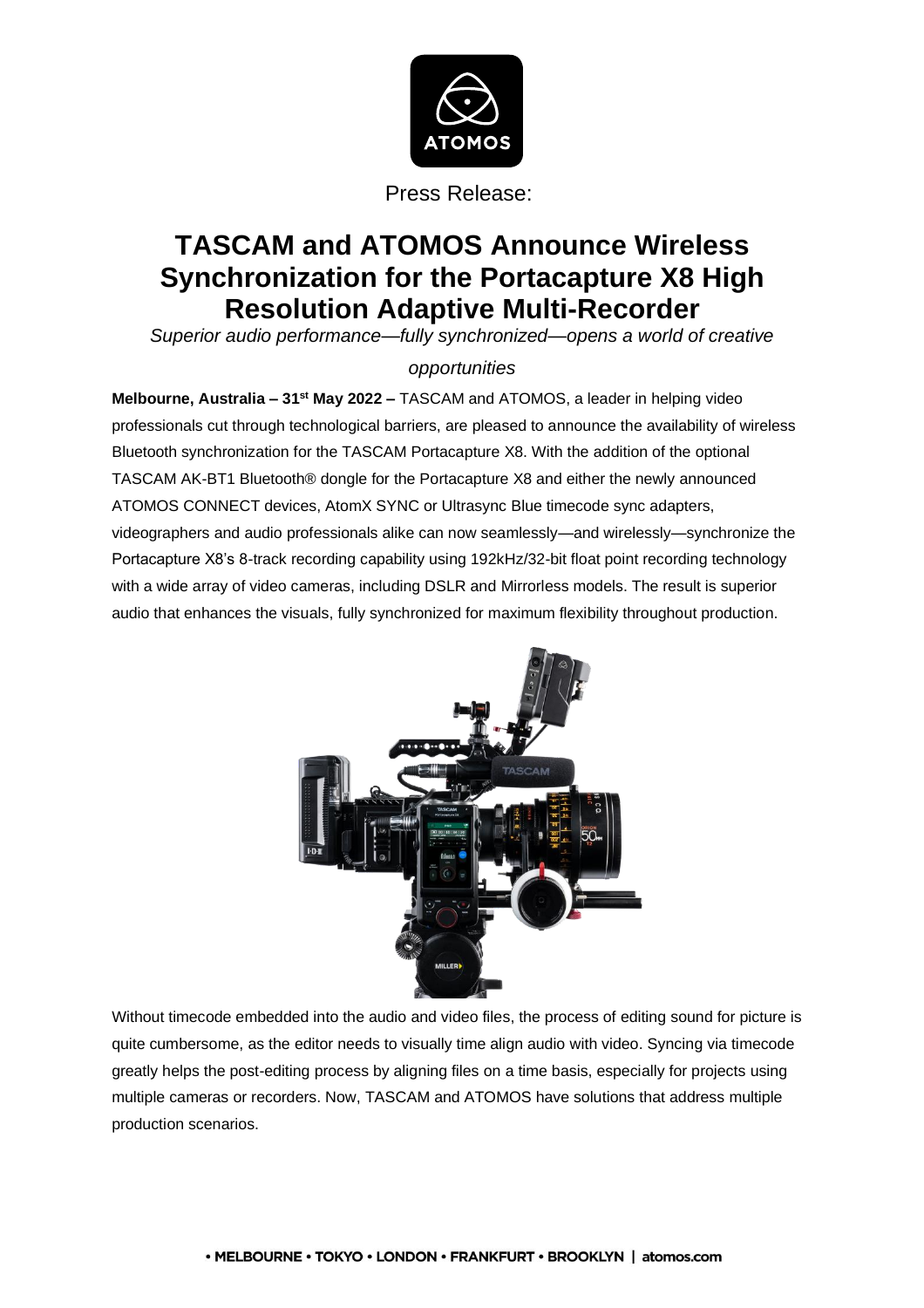

Used as the master timecode device, the ATOMOS Ultrasync Blue is an easy-to-use, low-cost, wireless timecode adapter that can synchronize any compatible camera and the Portacapture X8/AK-BT1 using ATOMOS AirGlu™ connectivity. With wireless Bluetooth transmission up to 30 meters for as many as six devices, the combined system provides greater freedom to shoot from creative angles using smaller, more mobile cameras.

This setup can be expanded with the addition of the ATOMOS Ultrasync One, which offers the flexibility to function either as a transmitter timecode server or as a receiver client device. Using the Ultrasync One as the Master Timecode source, a more sophisticated camera setup can receive a direct timecode feed while the Ultrasync One wirelessly sends timecode to the Ultrasync Blue, which in turn, can wirelessly feed the TASCAM Portacapture X8/AK-BT1 plus a variety of other devices.

For production environments using either the ATOMOS SHOGUN CONNECT, NINJA V or NINJA V+ to record and monitor on-set, the ATOMOS AtomX SYNC is yet another solution. Mounted to the rear panel of either the NINJAV/V+, the AtomX SYNC connects multiple ATOMOS devices, cameras, and audio recorders using reliable long range RF wireless technology. For example, when synchronizing with the Ultrasync One, the AtomX SYNC can also bring the TASCAM Portacapture X8/AK-BT1 and other devices into the synchronized system via wireless Bluetooth synchronization.

To facilitate wireless timecode synchronization via Bluetooth, the Portacapture X8 control app will be updated to include the tools necessary to use this new wireless sync function. Other commercial apps will also be compatible, including Apogee Metarecorder, Mavis Pro Camera, and MovieSlate 8 Logging. To download the Portacapture X8 update, go to: [https://tascam.jp/int/product/portacapture\\_x8/download.](https://tascam.jp/int/product/portacapture_x8/download)

Yosuke Matsuno, TASCAM business unit manager, commented on the newfound synchronization capabilities of the Portacapture X8, "*The ability to use wireless timecode and synchronize the Portacapture X8 to cameras takes the unit to an entirely new level of capability designed for adding supreme audio to top-level video and cinema production. I 'm confident that the combined effort of TASCAM and ATOMOS will result in greater flexibility for audio and video professionals that will ultimately, bring about a higher overall level of production*."

"*We're delighted that TASCAM have integrated ATOMOS AirGlu Bluetooth timecode synchronization into the Portacapture X8 audio recorder. This means ATOMOS and TASCAM products can be wirelessly paired and timecode locked together. This greatly simplifies the nature of separate audio and multi-camera production, transforming what has been a rarefied workflow into one that can be easily accessed by filmmakers everywhere. A great example of forward-thinking companies pushing*